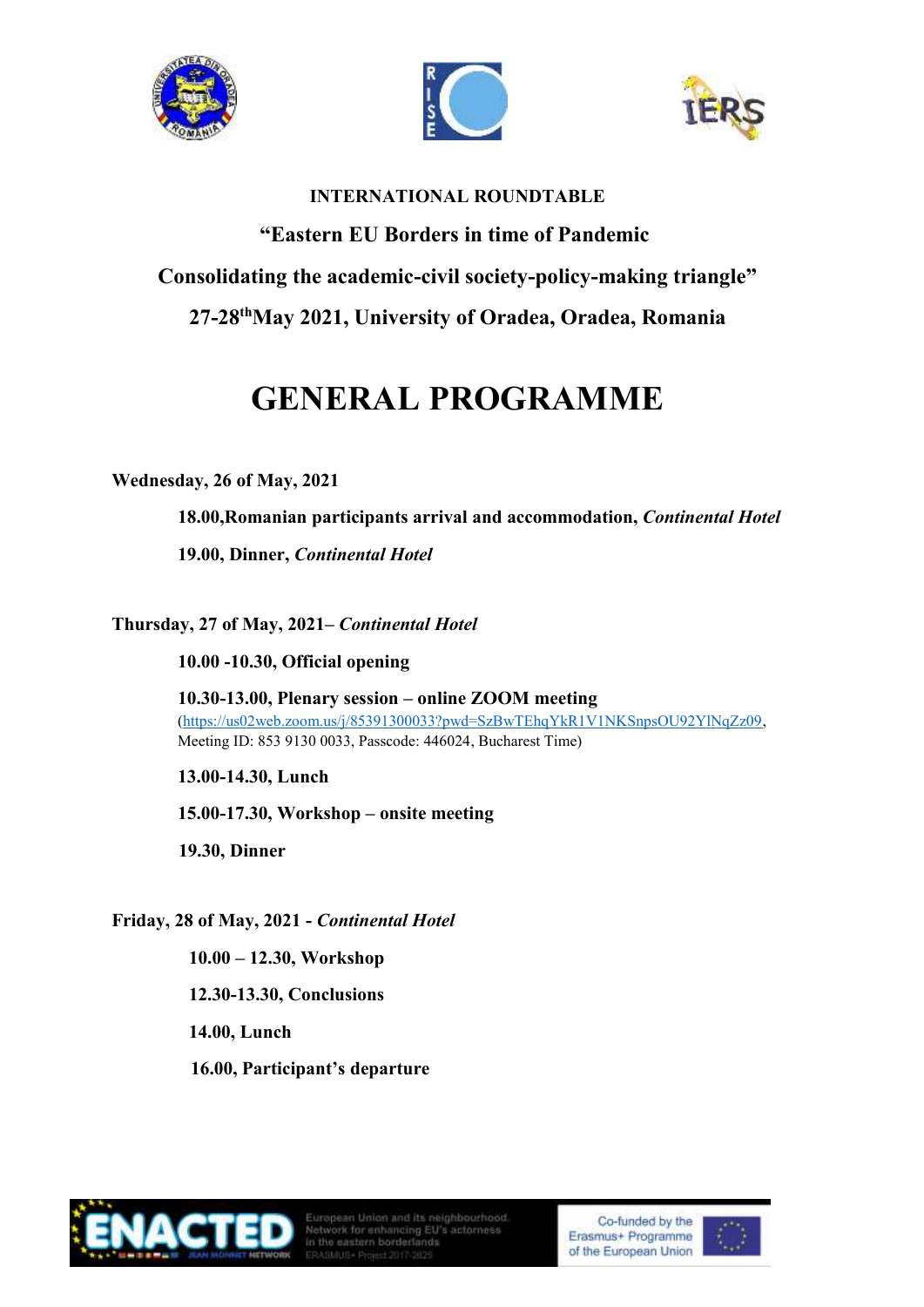





# **DETAILED PROGRAMME**

# **Wednesday, 26 of May, 2021 18.00 Arrivalof participants from Romania**

**Accommodation**– *Continental Hotel*

**19.00, Dinner,***Continental Hotel*

# **Thursday, 27 of May, 2021**- *Continental Hotel*

**Event ZOOM link and ID -**[https://us02web.zoom.us/j/85391300033?pwd=SzBwTEhqYkR1V1NKSnpsO](https://us02web.zoom.us/j/85391300033?pwd=SzBwTEhqYkR1V1NKSnpsO%20U92YlNqZz09)  [U92YlNqZz09,](https://us02web.zoom.us/j/85391300033?pwd=SzBwTEhqYkR1V1NKSnpsO%20U92YlNqZz09) Meeting ID: 853 9130 0033, Passcode: 446024, Bucharest Time)

# **10.00 -10.30, Official opening**

- Professor**Gabriel MOISA,** PhD., Dean of the Faculty of History, International Relations, Political Science and CommunicationSciences
- **Alina Maria BALAJ**, the President of the Bihor County Council Cabinet
- Professor**Gabriela PASCARIU**, PhD.,"AlexandruIoanCuza" University ofIași, ENACTED Project Coordinator
- Professor**IoanHORGA**, PhD., University of Oradea, ENACTED Team manager
- Lecturer**FlorentinaCHIRODEA**, PhD., Director of International Relations and European Studies Department

# **10.30-13.00, Plenary session – online ZOOM meeting**

[\(https://us02web.zoom.us/j/85391300033?pwd=SzBwTEhqYkR1V1NKSnpsOU92YlNqZz09,](https://us02web.zoom.us/j/85391300033?pwd=SzBwTEhqYkR1V1NKSnpsOU92YlNqZz09) Meeting ID: 853 9130 0033, Passcode: 446024, Bucharest Time)

- **Ewelina SZCZECH-PIETKIEWICZ**, Warsaw School of Economics, Poland, **Concept of proximity: changes caused by isolation**
- **Khrystyna PRYTULA**, Institute of Regional Researches named after M.I. Dolishniy of National Academy of Sciences of Ukraine, Ukraine, **Competitive advantagesof Ukrainian border regions under the conditions of European Integration processes**
- **Klára CZIMRE,** University of Debrecen, Hungary, **Constantin-Vasile ȚOCA**, University of Oradea, Romania, **Florentina CHIRODEA**, University of Oradea, Romania, **Challenges creating opportunities: responsive cross-border regions**
- **Anna MAKSYMENKO**,Institute of Regional Researches named after M.I. Dolishniy of National Academy of Sciences of Ukraine, Ukraine, **Opportunities for Ukrainian garment industry development in Covid-19 crisis**

# **Debates**

**13.00-14.30, Lunch –** *Continental Hotel*



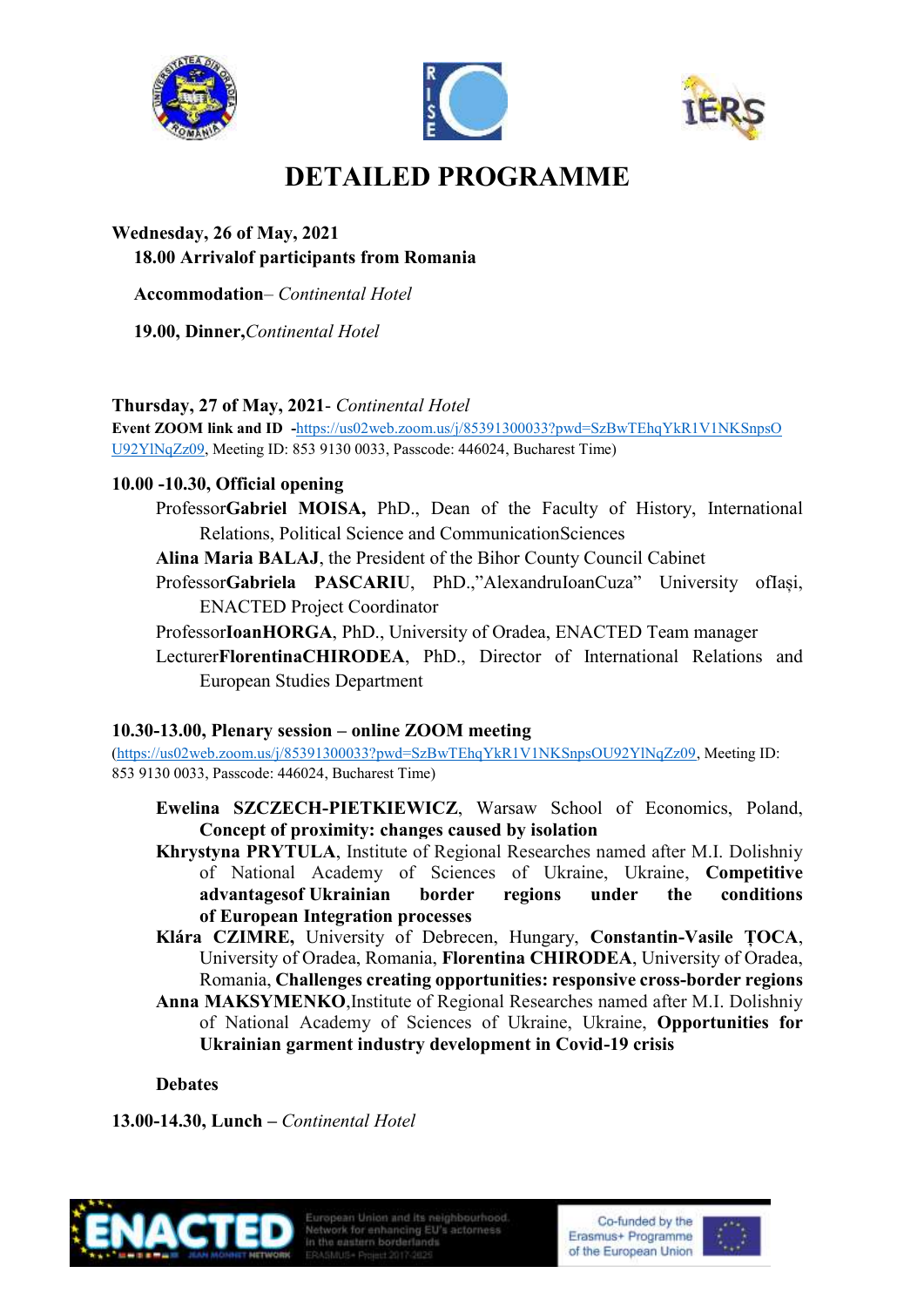





#### **15.00-17.30, Workshop – onsite meeting**

**(**online ZOOM link and ID [-https://us02web.zoom.us/j/88433249603?pwd= REJqOGVRNEcrc](https://us02web.zoom.us/j/88433249603?pwd=%20REJqOGVRNEcrc%201VKbUIwcWhTSFhLdz09)  [1VKbUIwcWhTSFhLdz09,](https://us02web.zoom.us/j/88433249603?pwd=%20REJqOGVRNEcrc%201VKbUIwcWhTSFhLdz09) Meeting ID: 884 3324 9603, Passcode: 200639, Bucharest Time)

- **Marcela ȘLUSARCIUC**,"Ștefancel Mare" University, Suceava, Romania, **Crossborder projects – labs for new cooperation tools. Case of Romania -Ukraine border**
- **Luminița ȘOPRONI,** University of Oradea, Romania**, Romania facing the challenges of European integration and globalization**
- **Alina STOICA**,University of Oradea, **Aspects of the role of religion on the international arena**
- **Edina Lilla MESZAROS**,University of Oradea, **The impact of the global pandemic on the EU's borders and on the principle of free movement**
- **Mariana BOCOI,** Phd Student, **"**Babes-Bolyai" University, Cluj-Napoca, **The Foreign Investment at the Romanian-Hungarian Border during the Pandemic Time. Case Study – Bihor County**

**Debates**

#### **19.30, Dinner**

**Friday, 28 of May, 2021** - *Continental Hotel*

#### **10.00 – 12.30, Workshop - onsite meeting**

(online ZOOM link and ID https://us02web.zoom.us/j/82266589365?pwd=M0NhaElYRVJQbktselJXc GpKS3huQT09, Meeting ID: 822 6658 9365, Passcode: 113686, Bucharest Time)

- **Ioan HORGA**, University of Oradea, Romania, **Eastern European Border as Resource and Asymmetric Integration Tool**
- **Gabriela PASCARIU**, "A.I. Cuza" University of Iași, Romania, **Loredana SIMIONOV**, "A.I. Cuza" University of Iași, Romania, **Lucia CIUBOTARU**,"A. I. Cuza" University of Iași, Romania,**Comparative study on the societal perceptions in Ukraine and Republic of Moldova regarding 'EU as a transformative power in its eastern neighbourhood**
- **Carina BRÂNZILĂ**, "A.I. Cuza" University of Iași, Romania, **Gabriela PASCARIU**, "A.I. Cuza" University of Iași, Romania,**Pandemic and conspiracy, a new cleavage between citizens, a new border in human relations**
- **Mirela MARCUT,** University of Oradea, **New challenges, old concepts. The EU's pursuit of digital sovereignty in the pandemic age**

# **Debates**

**12.30-13.30, Conclusions**

**14.00, Lunch** *– Continental Hotel*

**16.00, Participant's departure**



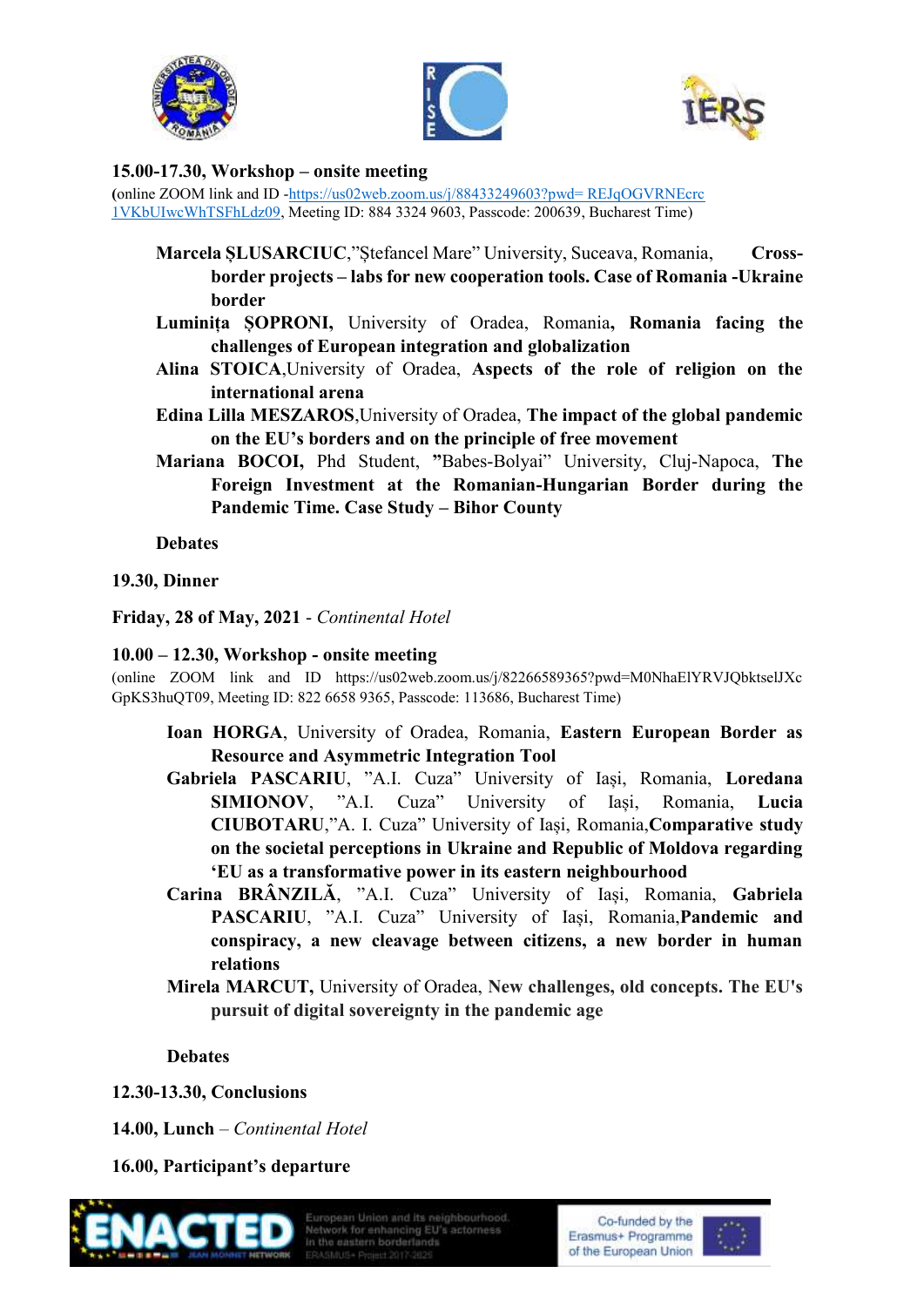





#### **EUROPEAN UNION and its NEIGHBOURHOOD. NETWORK for ENHANCING EU'S ACTORNESS in the EASTERN BORDERLANDS ENACTED Jean Monnet Network | ERASMUS+ Project 2017-2625 | 2017 – 2020**

ENACTED associates research, teaching, debate and dissemination activities in the area of European Studies, in the framework of a network of 12 partners (8 universities and 4 NGOs) from 6 countries (Romania, Hungary, Poland, Belarus, Republicof Moldova, Ukraine).

The general aim of the project is the consolidation and promotion of excellence in research and teaching of European Studies, particularly with regards to the topic of the EU actorness, by integrating partners of the network, as well as increasing their role in the society, through the following specific objectives:1. the creation of a favourable context (multinational and pluri-disciplinary) for strengthening the cooperation between universities and NGOs in the study of the role of the EU actorness in the eastern border regions;2. the better understanding of the specific realities that the societies of the countries located on both sides of the EU's eastern border are confronted with;3. the promotion of excellence in teaching and research at the network level and the increase of visibility and relevance of the resources and the results of the partners at local, regional and national levels by providing new research directions and novel research methods, up-to-date didactic competences, increased normative relevance of academic research, new practices for cooperation, enhanced transfer of knowledge between the partners of the network in particular towards the institutions with limited experience and/or understanding in the field of European Studies, chiefly with respect to relevance of the EU's actorness in the eastern neighbourhood of the EU; 4. the formation and the development of competences for the young academics, through knowledge transfer to the new generation of academics;5. the stronger role of universities in fostering dialogue and partnership with civil society by integrating in the network NGOs, by organising training programmes, debates on topics relevant to the study of the EU's eastern neighbourhood regions and by a wider dissemination of the results of the project; 6. the increased cooperation between universities and policy-makers/professionals dealing with EU-related matters by providing trainings, joint events, publication and dissemination of the research results; 7. strengthening the European dimension of the academic offer available within the network, increasing the attractiveness of European Studies as a field of research and study and a wider dissemination of knowledge about the EU's actorness in its Eastern neighbourhood to the younger generations by producing new courses and programmes.

**[PARTNERS:](https://enacted.uaic.ro/partners.htm)** Alexandru [IoanCuza University of Iași, Romania \(UAIC\)](http://enacted.uaic.ro/uaic.htm); [University of](http://enacted.uaic.ro/iser.htm)  Oradea - [Association of Institute for Euroregional Studies, Romania \(AIES\);](http://enacted.uaic.ro/iser.htm) [Ştefancel Mare](http://enacted.uaic.ro/usm.htm)  [University Suceava, Romania \(USV\);](http://enacted.uaic.ro/usm.htm) [Academy of Economic Studies of Moldova, Republic of](http://enacted.uaic.ro/asem.htm)  [Moldova \(ASEM\);](http://enacted.uaic.ro/asem.htm) [Association for Ethnic and Regional Studies, Republic of Moldova \(ASER\);](http://enacted.uaic.ro/aser.htm) [Moldova State University, Republic of Moldova \(USM\);](http://enacted.uaic.ro/usm.htm) [Promotion of Intercultural Cooperation,](http://enacted.uaic.ro/pic.htm)  [Odessa, Ukraine\(PIC\);](http://enacted.uaic.ro/pic.htm) [Quadrivium, Ukraine \(QUA\);](http://enacted.uaic.ro/qua.htm) Yuriy [Fedcovych Chernivtsi National](http://enacted.uaic.ro/chnu.htm)  [University, Ukraine \(ChNU\);](http://enacted.uaic.ro/chnu.htm) [State Institute of Management and Social Technologies of Belarusian](http://enacted.uaic.ro/bsu.htm)  [State University, Belarus \(BSU\);](http://enacted.uaic.ro/bsu.htm) [Warsaw School of Economics, Poland \(WSE\);](http://enacted.uaic.ro/bsu.htm) [University of](http://enacted.uaic.ro/udh.htm)  [Debrecen, Hungary \(UDH\).](http://enacted.uaic.ro/udh.htm)